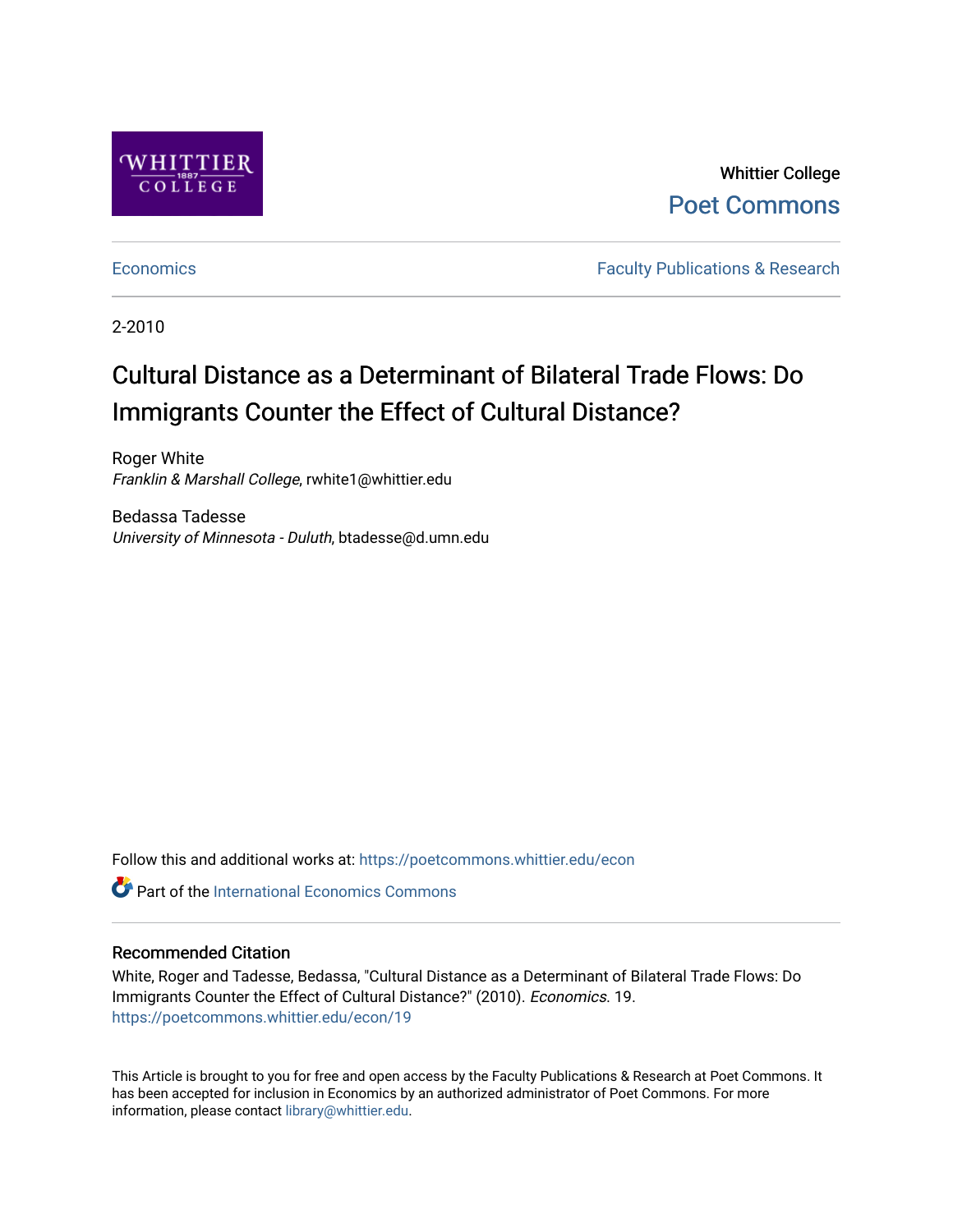# Cultural distance as a determinant of bilateral trade flows: do immigrants counter the effect of cultural differences?

Bedassa Tadesse<sup>a,\*</sup> and Roger White<sup>b</sup>

<sup>a</sup>Department of Economics, University of Minnesota, Duluth, MN-55812, United States <sup>b</sup>Department of Economics, Franklin and Marshall College, Lancaster, PA-17603, United States

We introduce 'cultural distance' as a measure of the degree to which shared norms and values in one country differ from those in another country, and employ a modified gravity specification to examine whether such cultural differences affect the volume of trade flows. Employing data for US statelevel exports to the 75 trading partners for which measures of cultural distance can be constructed, we find that greater cultural differences between the United States and a trading partner reduces state-level exports to that country. This result holds for aggregate exports, cultural and noncultural products exports as well, but with significantly different magnitudes. Immigrants are found to exert a pro-export effect that partially offsets the trade-inhibiting effects of cultural distance.

#### I. Introduction

Despite a voluminous literature on the immigranttrade relationship, the effects that cultural differences between immigrants' home and host countries may have on trade flows and the extent to which immigrants may counter these effects have received little attention. Cultural difference is defined as the degree to which shared norms and values differ from one country to another (Hofstede, 2001). Pronounced cultural differences may make it difficult to understand, anticipate and predict the behavior of others (Elsass and Vieiga, 1994), and people from dissimilar cultures may have considerably different perceptions of the same situation or series of events (Doz and Hamel, 1998). As such, cultural differences can

complicate interactions, hinder the development of rapport and trust and, thus, carry the potential to increase transaction costs and reduce the likelihood that international trade will occur. In examining the influence of cultural differences, we use data for the year 2000 that represents US state-level exports to 75 countries for which cultural distances can be constructed. We extend the immigrant-trade link literature by relating cultural distance, immigration and trade flows for aggregate state-level exports and, separately, for two broad product classifications: cultural and noncultural products.

Prior research documents the existence of an immigrant-trade link and reasons that immigrants influence trade via two direct channels: (i) their preferences for home country goods when desired

<sup>\*</sup>Corresponding author. E-mail: [btadesse@d.umn.edu](mailto:btadesse@d.umn.edu)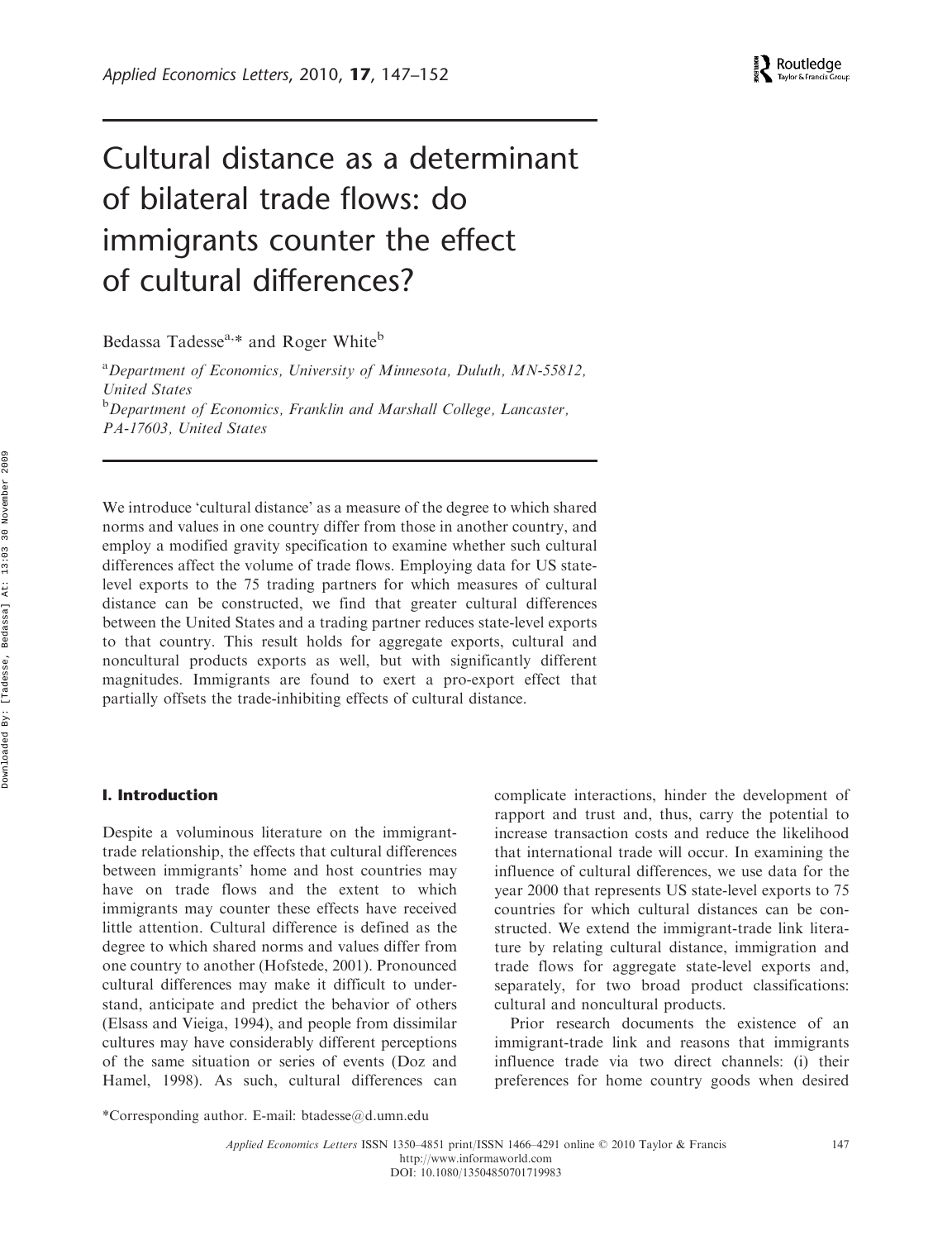products or acceptable substitutes are not available in their host countries (a transplanted home bias effect), and (ii) their connections to business or social networks and/or knowledge they may possess regarding political and social obligations required to conduct business in their home countries (the exploitation of network connections). White (2007), Bandyopadhyay (2006) and Wagner et al. (2002) review the associated literature. We hypothesize that immigrants also indirectly increase trade by counteracting the trade-inhibiting influence of cultural differences (distances) between their home and host countries. We contend that the initiation and conduct of transactions between individuals in different countries depends, in part, on the extent to which shared norms and values differ across countries. To explore this notion, we estimate cultural distances between the United States and each trading partner in our data set based on two dimensions of culture: Traditional vs. Secular-Rational authority (TSR) and Survival vs. Self-Expression values (SSE). Using mean values for the TSR and SSE dimensions, the cultural distance between each home country j and the United States (country i) is calculated as  $CD_{ij}$  =  $\sqrt{\left(\overline{TSR}_j - \overline{TSR}_i\right)^2 + \left(\overline{SSE}_j - \overline{SSE}_i\right)^2}$ . While the TSR dimension reflects a contrast between societies in which deference to the authority of a God, the nation or to the family is considered important or an expectation (Traditional authority) and societies in which individualism and self-expression are stressed (Secular-Rational authority), the SSE dimension reflects differences between societies that emphasize hard work and self-denial (Survival values) and those that place greater emphasis on quality of life issues, such as women's emancipation and equal status for racial and sexual minorities (Self-Expression values).

#### II. Theoretical Framework, Empirical Model and Data

Following the lead of prior studies, we employ the gravity model of trade and derive our econometric specification by defining  $M_{ij}$ , country j's imports from state i, as a function of income, geodesic distance and several trade-inhibiting (transaction costs) and tradefacilitating factors. In its basic form, the gravity model posits that country  $j$ 's imports from state  $i(M_{ij}^{\sim})$  increase with the trading partners' combined economic mass, given as the product of the incomes of the exporting state  $(Y_i)$  and of the importing country  $(Y_i)$ , and decrease as geodesic distance  $(GD_{ii})$ , a proxy for transportation costs, increases. We also

include a vector of variables, represented by the expression  $\exp(-X_1^{ij}\beta - X_2^{ij}\lambda)$ , that affects the likelihood of trade being initiated and/or an increase in the volume of transactions already taking place, where  $X_1^{ij}\beta$  is a vector of the ratio  $(CD_{ij}/IM_{ij})^{-\beta}$ of cultural distance between the United States and country  $j$  and the stock of immigrants from country *j* living in state *i*, and  $X_2^{ij}\lambda$  is all other trade inhibiting/ facilitating factors described in the modified gravity model of Head and Ries (1998). Thus our theoretical model can be described as:

$$
\tilde{M}_{ij} = \kappa \frac{Y_i^{\alpha_1} Y_j^{\alpha_2}}{GD_{ij}^{\alpha_3}} \exp\left(\left(\frac{CD_{ij}}{IM_{ij}}\right)^{-\beta} \left(X_2^{ij}\lambda\right)\right) \tag{1}
$$

Equation 1 postulates positive and negative effects on trade for the stock of immigrants and cultural distance, respectively. It also indicates that the extent to which cultural distance affects trade may be influenced by the stock of immigrants from country  $i$  living in state  $i$ . In addition, it predicts strictly positive realizations of imports. Since trade data often contain numerous cases of zero imports and exports, following Eaton and Tamura (1994) and Head and Ries (1998), we modify Equation 1 to obtain a specification that allows for zero realization of trade values.

$$
\tilde{M}_{ij} = \kappa \frac{Y_i^{\alpha_1} Y_j^{\alpha_2}}{GD_{ij}^{\alpha_3}} \exp\left(\left(\frac{CD_{ij}}{IM_{ij}}\right)^{-\beta} \left(X_2^{ij}\lambda\right) + \varepsilon_{ij} - \eta\right)
$$
\n(2)

The subscript  $\kappa$  is the constant of proportionality,  $\varepsilon_{ii}$  is an assumed identically and independently distributed error term, and  $\eta$  is the fixed amount of trade that is subtracted from the level predicted by Equation 1. When the latent import value is negative, observed imports will be zero. Thus, the observed data on country  $j$ 's import from state  $i$  can be described as:  $M_{ij} = \max[\widetilde{M}_{ij}, 0]$ . Substituting this identity, rearranging the resulting expression, expanding the vector  $X_2^{ij}\lambda$ , and taking natural logarithms where appropriate, results in our estimation equation.

$$
\ln(M_{ij} + \eta) = \kappa + \alpha_1 \ln Y_i + \alpha_2 \ln Y_j - \alpha_3 \ln GD_{ij}
$$
  
\n
$$
- \beta_1 \ln CD_{ij} + \beta_2 \ln IM_{ij}
$$
  
\n
$$
+ \beta_3 \ln (CD_{ij} \times \ln IM_{ij})
$$
  
\n
$$
+ \lambda_1 \ln \frac{Y_i}{POP_i} + \lambda_2 \ln \frac{Y_j}{POP_j}
$$
  
\n
$$
+ \lambda_3 \ln OPEN_j + \lambda_4 \Delta \ln EXRATE_{ij}
$$
  
\n
$$
+ \lambda_5 FTA_{ij} + \lambda_6 LLOCK_j
$$
  
\n
$$
+ \lambda_7 ENGLISH_j + \varepsilon_{ij}
$$
\n(3)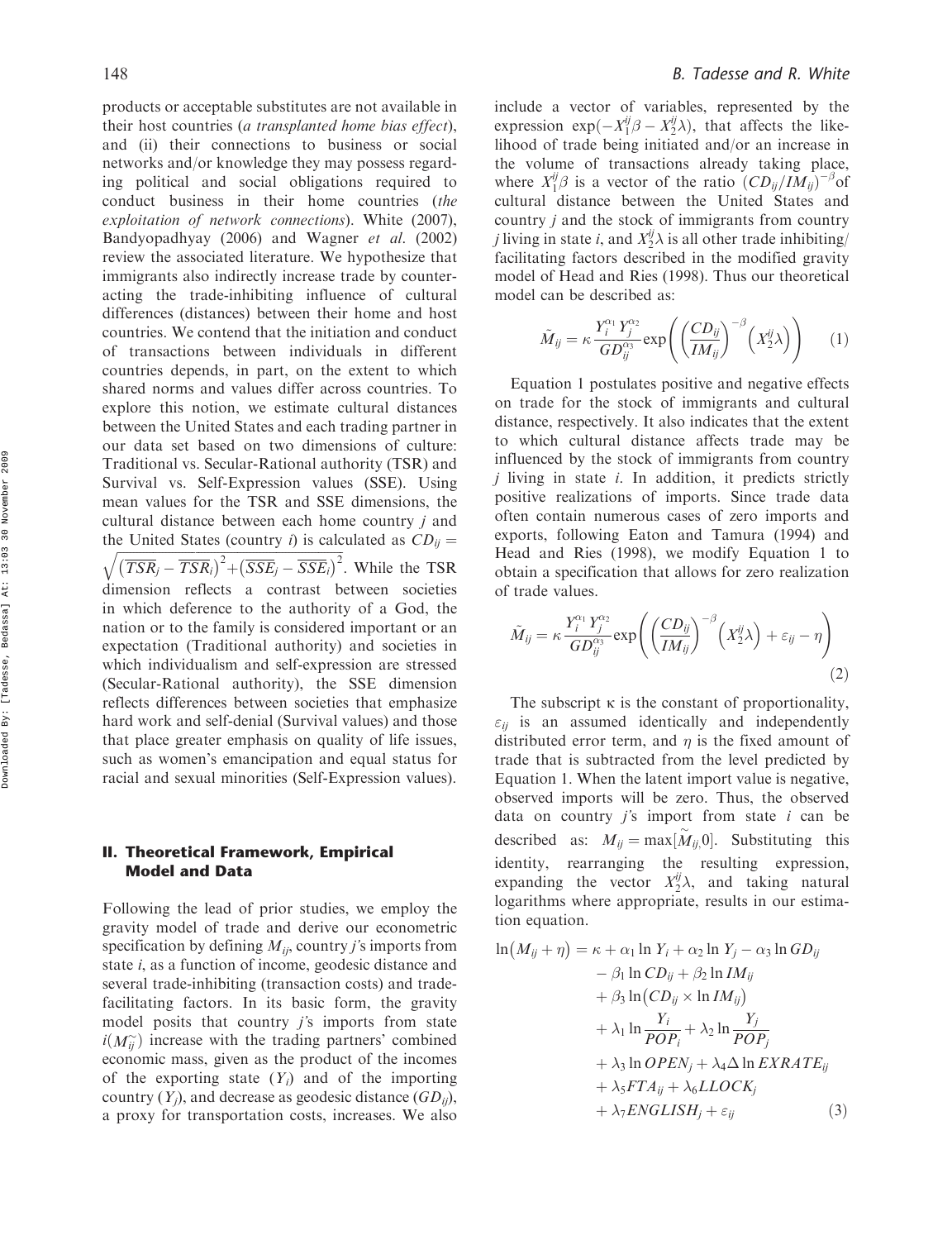| Dependent variables                | Mean            | (SD)                                                     |
|------------------------------------|-----------------|----------------------------------------------------------|
| Aggregate exports                  | 148 407 678     | (1008056826)                                             |
| Non-cultural products exports      | 144788823       | (990537894)                                              |
| Cultural products exports          | 3618855         | (29441546)                                               |
| Geodesic distance (in miles)       | 8886.02         | (3019.398)                                               |
| Cultural distance                  | 1.3477          | (0.5112)                                                 |
| Stock of immigrant population      | 6300.71         | (74743.11)                                               |
| Gross Domestic Product (GDP)       | 271 189 386 173 | (632845671676)                                           |
| GDP per capita                     | 13028.41        | (11154.74)                                               |
| State Gross Domestic Product (GSP) | 191 158 901 961 | (227921025648)                                           |
| GSP per capita                     | 34387.96        | (11356.62)                                               |
| $\Delta$ ln exchange rate          | 0.113           | (0.1554)                                                 |
| Open                               | 0.8445          | (0.4801)                                                 |
| English                            | 0.3733          | (0.4838)                                                 |
| <b>FTA</b>                         | 0.04            | (0.196)                                                  |
| Landlocked                         | 0.20            | (0.4001)                                                 |
| N                                  | 3825            | $(51 \text{ 'states'} \times 75 \text{ home countries})$ |

Table 1. Descriptive statistics

Following Eaton and Tamura (1994), we estimate our model as a tobit specification where aggregate exports and exports of cultural and noncultural products, measured at the state-level, are interchanged as dependent variables. Export data are from the World Trade Atlas (GTI, 2006), and our classification of exports into cultural and noncultural products follows UNESCO (2005). State-level immigrant population data are from the 2000 decennial census (US Census, 2006a). Our measure of cultural distance is constructed using World Values Survey and European Values Survey data (Inglehart et al., 2004). Home country income and population data are from the World Bank (2006), while Gross State Product (GSP) data are from the US Bureau of Economic Analysis (2006). GSP per capita is constructed as GSP divided by state population (US Census, 2006b). Monetary values have been normalized to constant 1995 US dollars.

The remaining explanatory variables are standard in most studies that employ the gravity model.  $OPEN<sub>i</sub>$ , the sum of each country's imports and exports divided by its GDP, measures a country's propensity to trade. The change in the annual US-home country exchange rate captures terms of trade effects. Expressed as foreign currency units per US dollar, an increase in this variable is expected to decrease US exports. Capturing the effects of trade agreements,  $FTA_{ii}$  is equal to one if country *j* is party to a trade agreement with the US during 2000. As common language has been identified as an important determinant of trade flows (Dunlevy, 2006; Hutchinson, 2002), we include a dummy variable

which is equal to one if English is commonly used in country  $j$  (CIA, 2006). Finally, to represent a potentially important geographic impediment to trade, we include a dummy variable which is equal to one if country  $j$  is landlocked. Table 1 presents descriptive statistics.

#### III. Empirical Results

Table 2 presents the marginal effects of the explanatory variables in our empirical model. In each set of results, the first model presents the basic specification where we account only for the effect of immigrants. The second model augments the basic specification by including the cultural distance variable, and the third model includes cultural distance and an interaction term between the immigrant stock and cultural distance variables. The effects of immigrants from country *j* residing in state *i* on state-level exports are given, jointly, by the coefficients on the immigrant stock variable  $(IM_{ii})$ and the term which interacts the immigrant stock with the measure of cultural distance  $(CD_{ii} \times IM_{ii})$ .

Consistent with earlier studies, results from our basic specification indicate that immigrants exert significant pro-export effects. Given that we employ the tobit estimation technique and we have the parameter  $\eta$ , the resulting coefficients are not true elasticities. However, as the values of  $\eta$  relative to median state exports levels are small, we can heuristically interpret the coefficients as elasticities.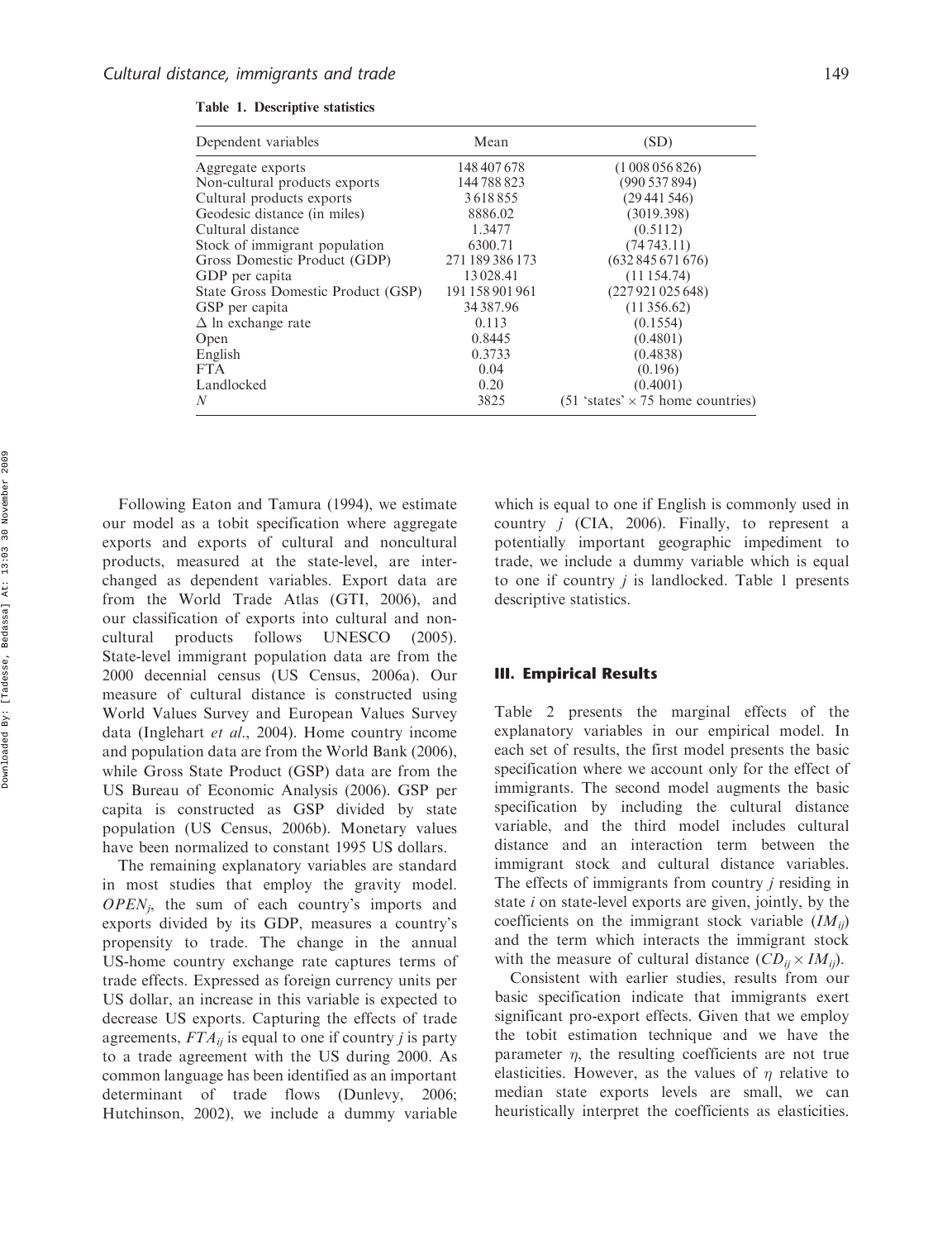Downloaded By: [Tadesse, Bedassa] At: 13:03 30 November 2009 Downloaded By: [Tadesse, Bedassa] At: 13:03 30 November 2009

> Table 2. Estimated immigrant effect by product type Table 2. Estimated immigrant effect by product type

 $\overline{\phantom{a}}$ 

|                                                                                                            |                                             | Aggregate exports                             |                                                                     |                                              | Cultural products exports                                |                                                                     |                                                                                                                                  | Non-cultural products exports                |                                                                     |
|------------------------------------------------------------------------------------------------------------|---------------------------------------------|-----------------------------------------------|---------------------------------------------------------------------|----------------------------------------------|----------------------------------------------------------|---------------------------------------------------------------------|----------------------------------------------------------------------------------------------------------------------------------|----------------------------------------------|---------------------------------------------------------------------|
|                                                                                                            | E                                           | $\widetilde{(-1)}$                            | (1.3)                                                               | $\overset{\frown}{\alpha}$                   | (2.2)                                                    | (2.3)                                                               | (3.1)                                                                                                                            | (3.2)                                        | (3.3)                                                               |
| Cultural Distance $_{ii}$<br>$\lim\min_{g}$ rants <sub>iit</sub> $\times$ $\ln$<br>$\lim\limits_{ij}$      | $0.0469***$ (0.0093)                        | $0.0439***$ (0.0093)<br>$-0.286***$ (0.076)   | (0.016)<br>$0.0538***(0.010)$<br>(0.12)<br>$-0.0329**$<br>$-0.0935$ | $0.0325***$ (0.0090)                         | $0.0256***(0.0090)$<br>$-0.494***$ (0.072)               | $0.0508***$ (0.0099)<br>$-0.0901$ *** $(0.016)$<br>(0.12)<br>0.0781 | $0.0457***$ (0.0095)                                                                                                             | $0.0429***$ (0.0095)<br>-0.266*** (0.077)    | (0.016)<br>$0.0530***(0.011)$<br>(0.12)<br>$-0.0335**$<br>$-0.0692$ |
| Geodesic Distance <sub>ii</sub><br>Cultural Distance,<br>State Gross                                       | $1.335***$ (0.023)<br>$-1.052***$ (0.065)   | $1.338***$ (0.023)<br>$-0.999$ *** $(0.066)$  | (0.023)<br>(0.067)<br>$1.333***$<br>$-0.978***$                     | $0.992***$ (0.024)<br>(0.060)<br>$-0.589***$ | $(6.0000)$ *** $(0.004)$<br>(0.062)<br>$-0.489***$       | $-0.432***$ (0.062)<br>0.977*** (0.024)                             | $1.342***$ (0.024)<br>$1.055***$ (0.066)                                                                                         | (0.023)<br>$1.005***$ (0.067)<br>1.344***    | $1.340***$ (0.024)<br>(0.068)<br>$-0.984***$                        |
| State Gross Domestic Product 0.595, -0.5989*** (0.595) -0.5989****<br>Domestic Product (GSP) <sub>it</sub> |                                             |                                               | (0.095)                                                             | $0.361***$ $(0.096)$                         | $0.379***$ (0.095)                                       | $0.368***$ (0.094)                                                  | $-0.643***$ (0.096)                                                                                                              | $-0.638***$ (0.096)                          | $-0.638***$ (0.096)                                                 |
| Gross Domestic<br>per capita $_{ji}$                                                                       | $0.999***$ (0.025)                          | $1.003***$ $(0.025)$                          | (0.025)<br>***866'0                                                 | $0.644***$ (0.025)                           | (0.025)<br>$0.654***$                                    | $0.632***$ (0.025)                                                  | (0.026)<br>$1.003***$                                                                                                            | (0.026)<br>$1.007***$                        | (0.026)<br>$1.001***$                                               |
| $\Delta$ Exchange Rate <sub>iji</sub><br>GDP per capita $_{ji}$<br>$Product_{ji}$                          | $0.162***$ (0.036)<br>$-1.588***$ (0.16)    | $0.0920**$ (0.040)<br>$1.610***$ (0.16)       | (0.042)<br>(0.16)<br>$0.117***$<br>1.591***                         | $0.339***$ (0.036)<br>$1.206***$             | (0.040)<br>(0.21)<br>$0.213***$<br>$1.328***$            | $0.279***$ (0.041)<br>(0.21)<br>$1.272***$                          |                                                                                                                                  | (0.041)<br>(0.16)<br>$0.0848**$<br>1.592***  | (0.043)<br>$0.110***$<br>$1.573***$                                 |
| English,<br>$Open_{ji}$                                                                                    | $0.585***$ (0.057)<br>$0.782***$ (0.051)    | $0.618***$ (0.058)<br>(0.058)<br>$0.675***$   | (0.058)<br>(0.058)<br>$0.597***$<br>$0.685***$                      | (0.556)<br>(0.656)<br>(0.661)<br>$0.216***$  | 0.055<br>0.057<br>$0.267***$                             | (0.056)<br>(0.056)<br>$0.207***$<br>$0.389***$<br>(                 | $\begin{array}{ll} 0.150^{***} & (0.037) \\ -1.572^{***} & (0.16) \\ 0.590^{***} & (0.058) \\ 0.781^{***} & (0.058) \end{array}$ | (0.059)<br>(0.059)<br>$0.621***$<br>0.682*** | $(0.16)$<br>$(0.059)$<br>$0.599***$                                 |
| $\frac{\mathsf{FTA}_{i'i'}}{\mathsf{Landlocked}_{i'}}$                                                     | (0.062)<br>$0.410***$ (0.13)<br>$-0.243***$ | (0.062)<br>(0.13)<br>$0.306**$                | (0.062)<br>(0.14)<br>$-0.236***$<br>$0.234*$                        | (0.066)<br>$0.523***$<br>$-0.126*$           | 0.065<br>0.12)<br>$0.348***$                             | $(0.12)$<br>$(0.064)$<br>$-0.0904$<br>0.190                         | 0.063<br>0.13)<br>1.411 ***<br>$-0.246***$                                                                                       | (0.063)<br>(0.14)<br>$0.315***$<br>-0.236*** | $(0.059)$<br>$(0.14)$<br>$(0.063)$<br>$0.241*$                      |
| Constant<br>Sigma                                                                                          | 1.339*** (0.016)<br>1.32)<br>$-40.85***$    | (0.016)<br>1.31)<br>$-0.232***$<br>$1.336***$ | (0.016)<br>(1.32)<br>41.03***<br>1.334**                            | (0.017)<br>(1.35)<br>1.177***<br>$-42.53***$ | (0.017)<br>1.35)<br>1.167***<br>$-0.108*$<br>$-42.65***$ | (0.017)<br>1.33)<br>1.155***<br>42.78***                            | (0.016)<br>1.34)<br>1.359***<br>40.51***                                                                                         | (0.016)<br>1.34)<br>$1.357***$<br>40.46***   | (0.016)<br>(1.34)<br>$-0.239***$<br>$-40.70***$<br>1.355***         |
| Number of                                                                                                  |                                             |                                               | 3825                                                                | 3825                                         | 3825                                                     | 3825                                                                |                                                                                                                                  | 3825                                         |                                                                     |
| Observations<br>McFadden                                                                                   | 0.321                                       | 0.322                                         | 0.322                                                               | 0.325                                        | 0.329                                                    | 0.332                                                               | 0.316                                                                                                                            | 0.316                                        | 0.317                                                               |
| Pseudo $R^2$<br>Ê                                                                                          | 5.907***                                    | 5.921 ***<br>$\widehat{\Xi}$                  | $5.925***$<br>$\left( \frac{13}{2} \right)$                         | 4.153***                                     | 4.200***<br>$\widehat{12}$                               | $4.232***$<br>$\widetilde{\Xi}$                                     | 5.805***<br>Ξ                                                                                                                    | 5.817***<br>$\left( \frac{1}{2} \right)$     | 5.821***<br>$\widehat{13)}$                                         |
| Notes: SE in parentheses                                                                                   |                                             |                                               |                                                                     |                                              |                                                          |                                                                     |                                                                                                                                  |                                              |                                                                     |

Notes: SE in parentheses.

\*\*\*p < 0.01, \*\*p < 0.05, \*p < 0.1.

Notes, S.E. in parenuises,<br>
\*\*\* $p < 0.01$ , \*\* $p < 0.05$ , \* $p < 0.1$ .<br>
Values of all continuous variables are in natural logarithm. Values of all continuous variables are in natural logarithm.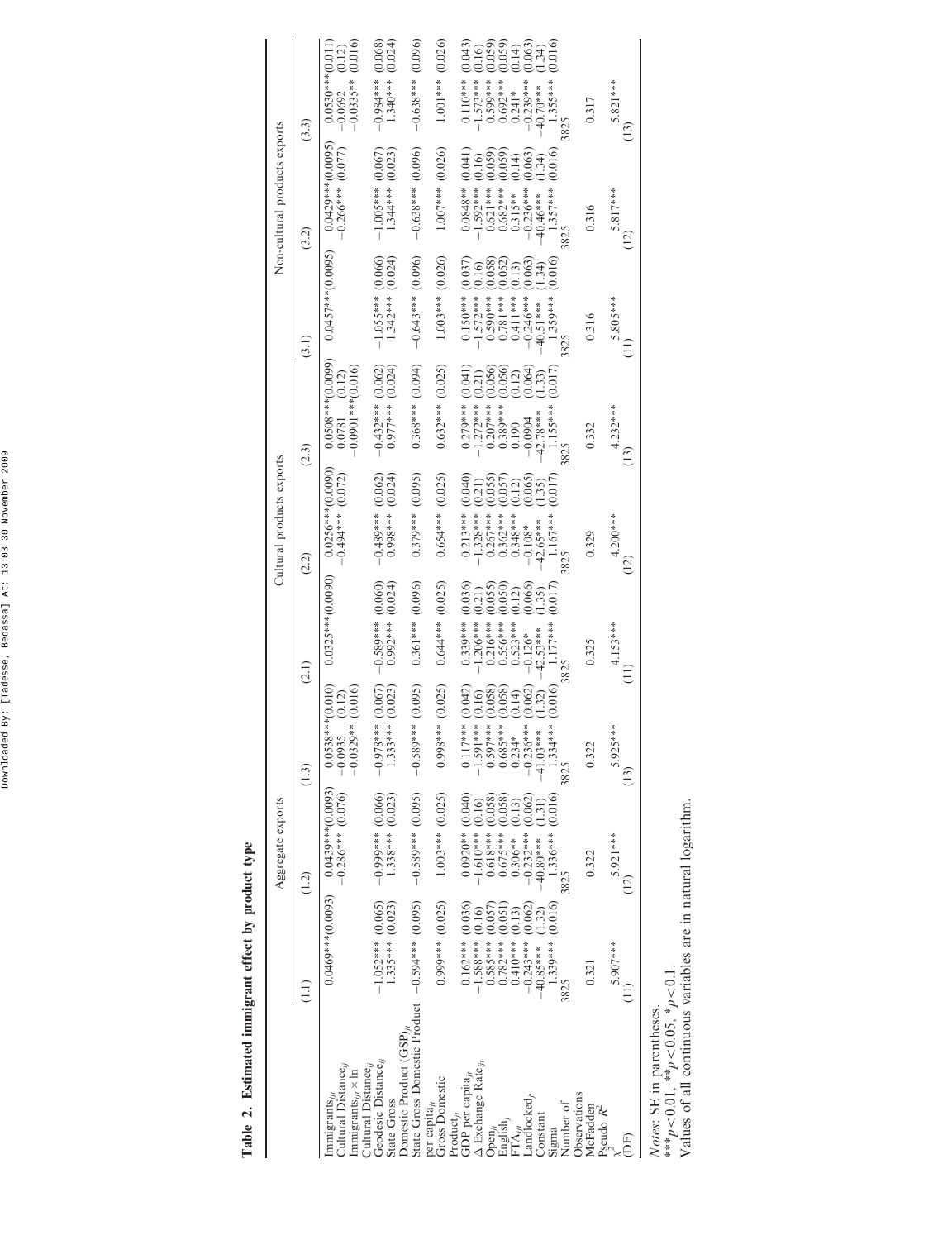Accordingly, a 1% increase in the immigrant stock residing in state i increases aggregate exports from that state to the immigrants' home countries, on average, by 0.047%. The corresponding influences of immigrants on state-level exports of cultural and noncultural products are estimated to be 0.033 and 0.046%, respectively. A Chow test (at  $p<0.001$ ) rejects the null hypothesis of the equality of coefficients across cultural and noncultural product classifications. This indicates that the pro-export effect of immigrants on noncultural products is greater than the influence of immigrants on cultural products. Given that we are dealing with exports (rather than imports) and that noncultural products account nearly for 97% of the average state's exports, this finding is not surprising.

Supporting our hypothesis, results obtained when estimating Model 2 (where we augment the basic gravity specification with the cultural distance variable) imply that greater cultural distance between the United States and its trading partners reduces aggregate state-level exports by 0.29%. This effect is significantly larger (0.49%) on exports of cultural products as compared to exports of non-cultural products (0.27%). The pro-export effects of immigrants, however, remain robust. Turning to the results from the third specification (Model 3), in which we examine whether immigrants can help overcome the negative effects of differences in shared norms and values on trade, differentiating the results with respect to cultural distance and multiplying the coefficients with mean of immigrant stock (in log), we find that the trade inhibiting effects of cultural distance is reduced to 0.141% on aggregate exports, and 0.386% and 0.144% on the exports of cultural and noncultural products, respectively implying that immigrants reduce the negative effects of cultural distance on trade flows; however, the effect is not sufficiently large to completely eliminate the negative effects of cultural distance.

#### IV. Conclusion

Our results indicate that immigrants promote US state-level exports to their home countries at the aggregate level and for both cultural and noncultural product classifications. Consideration of cultural distance as a determinant of trade flows reveals that greater cultural differences between immigrants' host and home countries inhibit international trade. While the pro-export effect of immigrants does act to offset the influence of cultural distance, it is not sufficiently

large to completely counteract the export-inhibiting effects of cultural distance.

#### References

- Bandyopadhyay, S., Coughlin, C.C., and Wall, H.J. (2006) Ethnic Networks and US Exports, Federal Reserve Bank of St. Louis Working Paper 2005-069A.
- Doz, Y. L. and Hamel, G. (1998) Alliance Advantage: The Art of Creating Value through Partnering, Harvard Business School Press, Boston, MA.
- Eaton, J. and Tamura, A. (1994) Bilateralism and regionalism in Japanese and U.S. trade and foreign direct investment patterns, Journal of the Japanese and International Economies, 8, 478–510.
- Elsass, P. M. and Viega, J. F. (1994) Acculturation in acquired organizations: a force-field perspective, Human Relations, 47, 431–53.
- Global Trade Information Services, Inc. (GTI) (2006) World Trade Atlas, State Export Edition. Available at [http://](http://www.gtis.com/state) [www.gtis.com/state \(a](http://www.gtis.com/state)ccessed November 2006).
- Head, K. and Ries, J. (1998) Immigration and trade creation: econometric evidence from Canada, Canadian Journal of Economics, 31, 47–62.
- Hofstede, G. (2001) Culture's Consequences: Comparing Values, Behaviors, Institutions, and Organizations, Across Nations, 2nd edn, Sage Publications, Thousand Oaks, CA.
- Inglehart, R., Basanez, M., Diez-Medrano, J., Halman, L. and Luijkx, R. (Eds) (2004) Human Beliefs and Values: A Cross-cultural Sourcebook based on the 1999–2002 Values Surveys, Siglo Veintiuno Editores, S.A. de C.V., Mexico City.
- United Nations (UNESCO) (2005) International Flows of Selected Cultural Goods and Services, 1994–2003: Defining and Capturing the Flows of Global Cultural Trade, UNESCO Institute for Statistics, UNESCO Sector for Culture, Montreal.
- United States Department of Commerce, Bureau of the Census (2006a) Statistical Abstract of the United States: 2006, 126th edn, United States Government Printing Office, Washington, DC.
- United States Department of Commerce, Bureau of the Census (2006b) Foreign-Born Profiles STP-159. Available at [http://www.census.gov/population/www/](http://www.census.gov/population/www/socdemo/foreign/STP-159-2000tl.html) [socdemo/foreign/STP-159-2000tl.html](http://www.census.gov/population/www/socdemo/foreign/STP-159-2000tl.html)
- US Department of Commerce, Bureau of Economic Analysis (2006) Regional Economic Accounts. Available at [http://www.bea.gov/regional/gsp/](http://www.bea.gov/regional/gsp)
- United States Central Intelligence Agency (CIA) (2006) CIA World Fact Book. Available at [https://www.cia.](https://www.cia.gov/cia/publications/factbook/index.html) [gov/cia/publications/factbook/index.html](https://www.cia.gov/cia/publications/factbook/index.html)
- Wagner, D., Head, K. and Ries, J. (2002) Immigration and the trade of provinces, Scottish, Journal of Political Economy, 49, 507–25.
- White, R. (2007) Immigrant-trade links, transplanted home bias and network effects, Applied Economics, 39, 839–52.
- World Bank (2006) World Development Indicators: CD-ROM Version, Washington, DC, Development Data Group of the World Bank's International Economics Department.